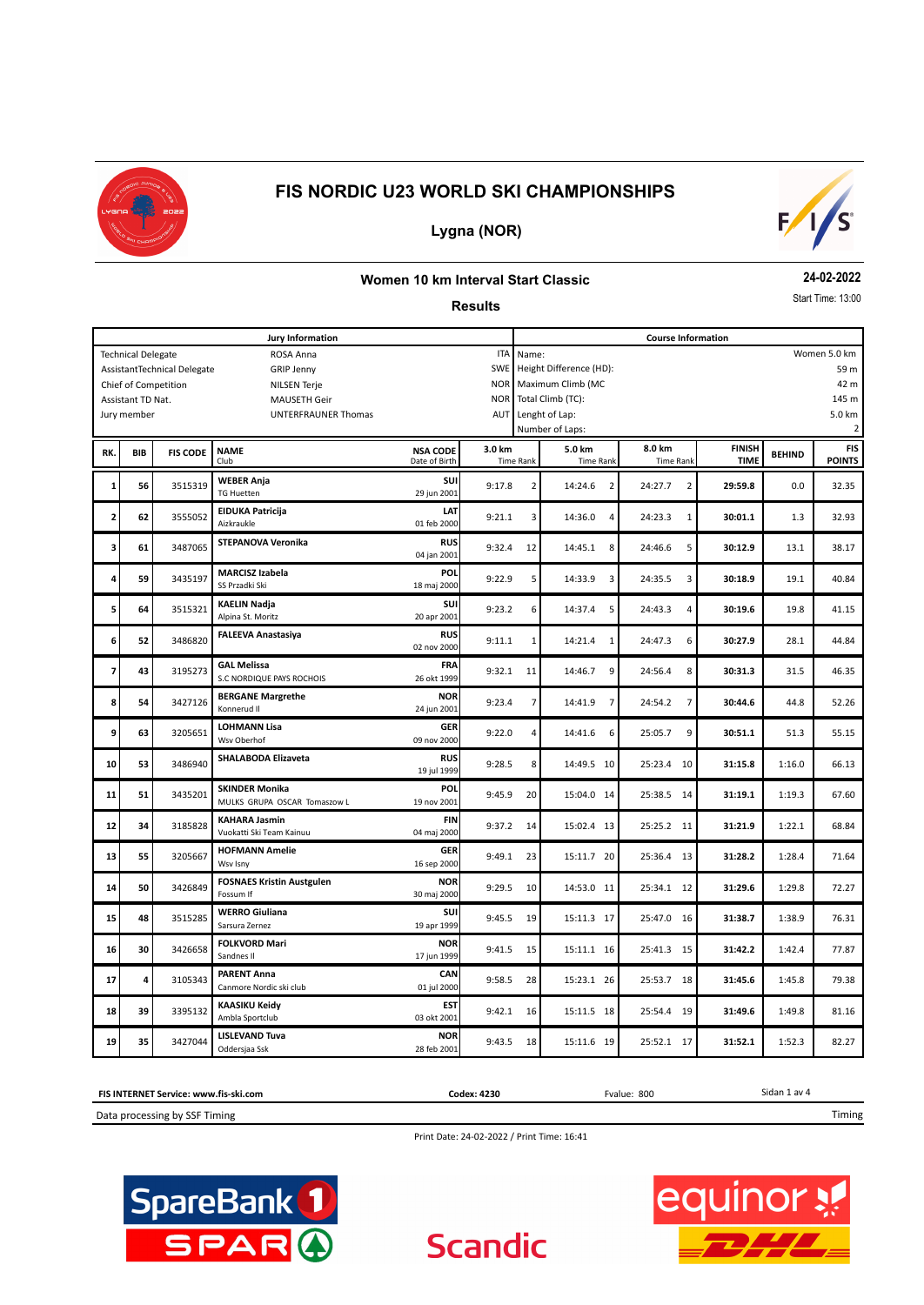

## **Lygna (NOR)**



#### **Women 10 km Interval Start Classic**

**24-02-2022**

|     | Start Time: 13:00<br><b>Results</b> |                 |                                                                |                                  |                            |                            |                            |                              |               |                      |  |  |  |
|-----|-------------------------------------|-----------------|----------------------------------------------------------------|----------------------------------|----------------------------|----------------------------|----------------------------|------------------------------|---------------|----------------------|--|--|--|
| RK. | <b>BIB</b>                          | <b>FIS CODE</b> | <b>NAME</b><br>Club                                            | <b>NSA CODE</b><br>Date of Birth | 3.0 km<br><b>Time Rank</b> | 5.0 km<br><b>Time Rank</b> | 8.0 km<br><b>Time Rank</b> | <b>FINISH</b><br><b>TIME</b> | <b>BEHIND</b> | FIS<br><b>POINTS</b> |  |  |  |
| 20  | 38                                  | 3295410         | <b>MONSORNO Nicole</b><br><b>GRUPPO SCIATORI FIAMME GIALLE</b> | <b>ITA</b><br>07 feb 2000        | 9:55.4<br>26               | 15:21.5 25                 | 26:01.4 21                 | 31:57.2                      | 1:57.4        | 84.53                |  |  |  |
| 21  | 32                                  | 3435202         | <b>KALETA Weronika</b><br>LKS MARKAM Wisniowa-Osieczany        | <b>POL</b><br>21 jun 1999        | 39<br>10:05.5              | 15:25.3 27                 | 26:15.0 25                 | 32:02.9                      | 2:03.1        | 87.07                |  |  |  |
| 22  | 44                                  | 3486865         | <b>BARANOVA Alena</b>                                          | <b>RUS</b><br>22 jan 2001        | 9:28.8<br>9                | 15:01.9 12                 | 25:57.1 20                 | 32:04.0                      | 2:04.2        | 87.56                |  |  |  |
| 23  | 42                                  | 3395131         | <b>KAASIKU Kaidy</b><br>Ambla Sportclub                        | <b>EST</b><br>03 okt 2001        | 9:49.3<br>25               | 15:17.4 21                 | 26:04.6 22                 | 32:04.5                      | 2:04.7        | 87.78                |  |  |  |
| 24  | 40                                  | 3565090         | <b>MANDELJC Anja</b><br><b>TSK Triglav Kranj</b>               | <b>SLO</b><br>04 jun 1999        | 9:58.7<br>29               | 15:27.4 28                 | 26:17.4 27                 | 32:10.7                      | 2:10.9        | 90.53                |  |  |  |
| 25  | 65                                  | 3125103         | <b>YILAMUJIANG Dinigeer</b>                                    | <b>CHN</b><br>03 maj 2001        | 10:00.5<br>32              | 15:35.2 34                 | 26:16.5 26                 | 32:11.0                      | 2:11.2        | 90.67                |  |  |  |
| 26  | 45                                  | 3305282         | YOKOHAMA Shiori<br>Nihon Unv.                                  | <b>JPN</b><br>04 okt 1999        | 9:46.5<br>21               | 15:10.8 15                 | 26:05.8 23                 | 32:16.4                      | 2:16.6        | 93.07                |  |  |  |
| 27  | 33                                  | 3185885         | <b>RYYTTY Vilma</b><br>Iisalmen Visa                           | FIN<br>27 maj 2001               | 9:48.8<br>22               | 15:19.7 24                 | 26:09.1 24                 | 32:16.7                      | 2:16.9        | 93.20                |  |  |  |
| 28  | 20                                  | 3295408         | <b>CASSOL Federica</b><br>C.S. ESERCITO                        | <b>ITA</b><br>08 maj 2000        | 10:02.9<br>34              | 15:44.5 40                 | 26:28.7 31                 | 32:19.9                      | 2:20.1        | 94.62                |  |  |  |
| 29  | 58                                  | 3205628         | <b>HAGER Kim</b><br>Sc Gefrees                                 | <b>GER</b><br>12 aug 1999        | 10:00.0<br>30              | 15:33.9 30                 | 26:24.1 28                 | 32:20.5                      | 2:20.7        | 94.89                |  |  |  |
| 30  | 46                                  | 3155364         | NOVAKOVA Adela<br>SPORT CLUB PLZEN                             | <b>CZE</b><br>08 mar 2000        | 27<br>9:58.4               | 15:28.6 29                 | 26:28.4 30                 | 32:23.4                      | 2:23.6        | 96.18                |  |  |  |
| 31  | 49                                  | 3205719         | <b>SCHUMACHER Linda</b><br>Ssv Geyer                           | <b>GER</b><br>04 mar 2001        | 10:07.3<br>41              | 15:35.1 33                 | 26:39.6 37                 | 32:26.4                      | 2:26.6        | 97.51                |  |  |  |
| 32  | 29                                  | 3506276         | <b>HANSSON Moa</b><br>Falun Borlänge SK                        | <b>SWE</b><br>24 maj 2001        | 9:42.6<br>17               | 15:18.1 22                 | 26:32.9 32                 | 32:29.4                      | 2:29.6        | 98.85                |  |  |  |
| 33  | 47                                  | 3305268         | <b>SOBUE Rin</b><br>Waseda Univ.                               | <b>JPN</b><br>06 nov 2000        | 10:11.3<br>46              | 15:41.3 38                 | 26:38.3 35                 | 32:32.8                      | 2:33.0        | 100.36               |  |  |  |
| 34  | 25                                  | 3355004         | <b>RIEDENER Nina</b><br>Nordic Club liechtenstein              | LIE<br>20 jun 2000               | 10:00.7<br>33              | 15:35.0 32                 | 26:27.3 29                 | 32:33.8                      | 2:34.0        | 100.80               |  |  |  |
| 35  | 19                                  | 3506280         | <b>ANDERSSON Elin</b><br>We & Sports club                      | <b>SWE</b><br>10 jun 2001        | 10:07.7<br>42              | 15:45.4 43                 | 26:34.6 34                 | 32:36.1                      | 2:36.3        | 101.82               |  |  |  |
| 36  | 21                                  | 3535694         | <b>JARZIN Abigail</b><br>University of Utah Ski Team           | <b>USA</b><br>04 jul 2000        | 10:07.9<br>43              | 15:47.3 45                 | 26:33.8 33                 | 32:42.6                      | 2:42.8        | 104.71               |  |  |  |
| 37  | 13                                  | 3105270         | <b>GRANSTROM Beth</b><br>Revelstoke Nordic                     | <b>CAN</b><br>01 dec 2000        | 10:06.4<br>40              | 15:44.5 41                 | 26:42.7 39                 | 32:42.7                      | 2:42.9        | 104.76               |  |  |  |
| 38  | 27                                  | 3195319         | <b>DUCHAUFOUR Eve Ondine</b><br>Sc Grandvaux                   | FRA<br>04 okt 2001               | 10:04.6<br>37              | 15:38.6 35                 | 26:51.2 41                 | 32:46.2                      | 2:46.4        | 106.31               |  |  |  |
| 39  | 31                                  | 3295433         | <b>HUTTER Sara</b><br>GRUPPO SPORTIVO FIAMME ORO               | <b>ITA</b><br>23 okt 2001        | 10:00.1<br>31              | 15:34.9 31                 | 26:39.3 36                 | 32:46.6                      | 2:46.8        | 106.49               |  |  |  |
| 40  | 6                                   | 3105325         | <b>PRYCE Anna</b><br>Foothills Nordic ski club                 | CAN<br>07 dec 2001               | 10:03.4<br>35              | 15:40.0 37                 | 26:41.9 38                 | 32:47.8                      | 2:48.0        | 107.02               |  |  |  |
| 41  | 24                                  | 3185902         | <b>LINDROOS Anni</b><br>Pargas If                              | <b>FIN</b><br>03 okt 2001        | 10:03.5<br>36              | 15:43.5 39                 | 26:45.3 40                 | 32:49.5                      | 2:49.7        | 107.78               |  |  |  |

**FIS INTERNET Service: www.fis-ski.com Codex: 4230** Fvalue: 800

C.S. ESERCITO 09 feb 2000

Data processing by SSF Timing

Print Date: 24-02-2022 / Print Time: 16:41

**Scandic** 

**42 36 3295393 JEANTET Emilie 10:10.0 45 111.38 10:10.0 45 111.38 111.38 111.38** 





Sidan 2 av 4

Timing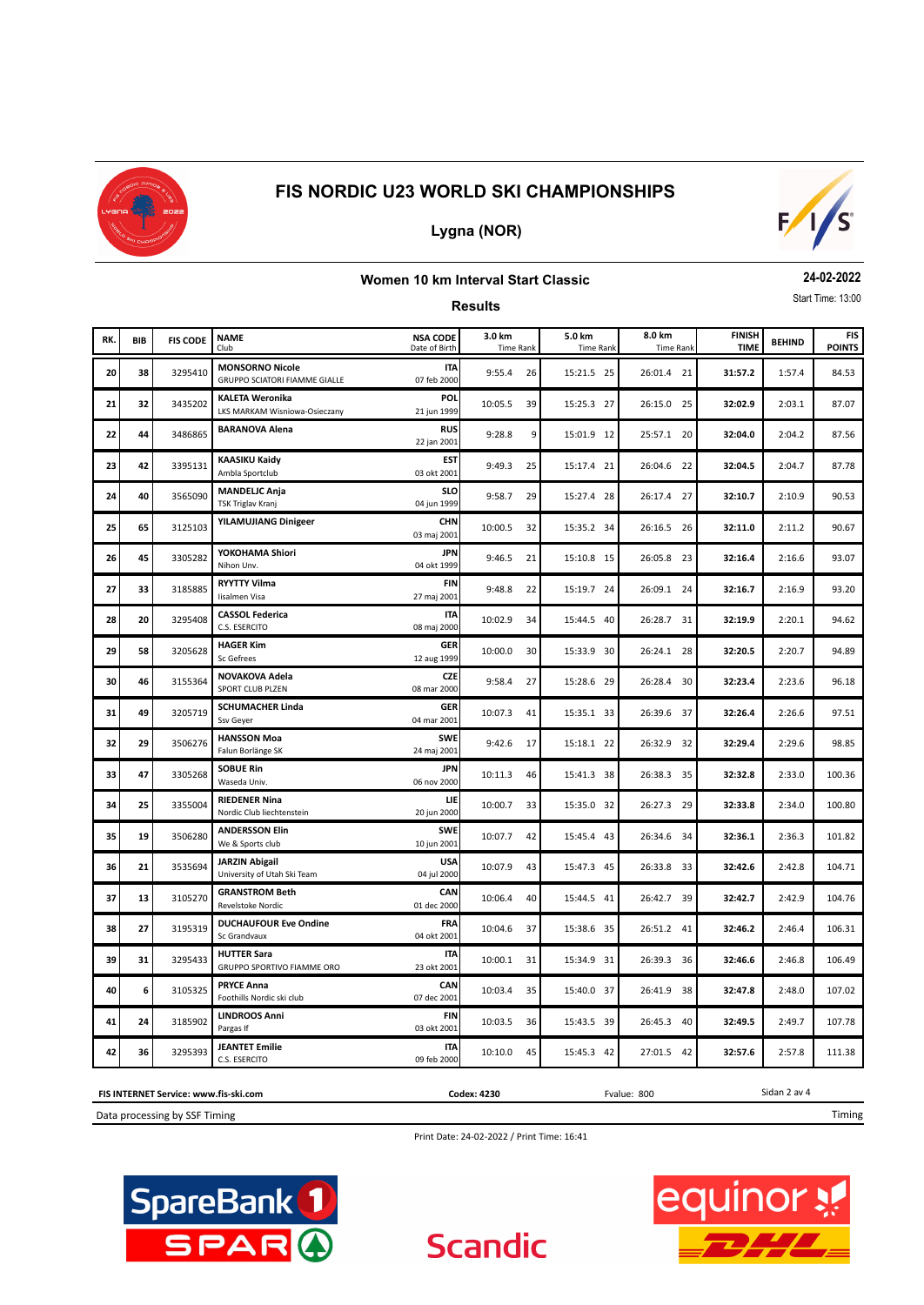

#### **Lygna (NOR)**



#### **Women 10 km Interval Start Classic**

**Results**

**24-02-2022** Start Time: 13:00

**BEHIND BEHIND BEHIND BEHIND BEHIND ENGER ISLAND FINISH BEHIND TIME FIS POINTS RK.** Club **Club** Date of Birth Time Rank **BIB 3.0 km 5.0 km 8.0 km** Date of Birth Time Rank Time Rank Time Rank Time Rank **FIS CODE NAME NSA CODE**<br>Club **Club Date of Birth 43 12** 3506258 **OLSSON Ella CLSSON Ella CLSSON CLUB 10:04.7 38 12:59.8 36 27:02.5 43 32:59.6 2:59.8 112.27** Bjursås IK 14 jan 2000 3:24.7 **KOBIELUSZ Magdalena 44** <sup>3435192</sup> 10:09.7 44 **33:24.5** 123.34 **POL <sup>22</sup>** 15:46.6 44 27:02.6 44 AZS AWF Katowice 08 sep 2000 3:36.5 **HOLIKOVA Zuzana 45** <sup>3155357</sup> 10:15.0 47 **33:36.3** 128.58 **CZE <sup>14</sup>** 15:56.8 46 27:25.8 45 Wikov Ski skuhrov nad belou 01 okt 1999 3:38.1 **BOOK Josefiina 46** <sup>3185740</sup> 10:18.3 49 **33:37.9** 129.29 **FIN <sup>28</sup>** 16:10.4 48 27:28.7 46 Jamin Janne 09 jan 199 **47. 8.535865 NEEDHAM Anabel 47.5 <b>NEEDHAM Anabel 47.3 33:47.3** 133.47 **USA 8** 16:02.0 47 **16:02.0 47** 27:35.7 47 **33:47.3** 3:47.5 133.47 Michigan Technological University 08 jan 2001 3:48.3 **UUSTALU Aveli 48** <sup>3395139</sup> 10:26.9 52 **33:48.1** 133.83 **EST <sup>37</sup>** 16:13.9 49 27:40.4 48 Alutaguse Skiclub 28 okt 2000 **49 3** 3105331 WILLIAMS Bronwyn **10:26.5** 51 **16:14.9** 50 27:43.0 49 **33:51.7** 3:51.9 135.43 Nakkertok Nordique 19 dec 1999 4:14.0 **SCHWARTZ Rena 50** <sup>3535751</sup> 10:27.9 53 **34:13.8** 145.25 **USA <sup>10</sup>** 16:16.2 52 27:55.8 50 17 nov 199 4:23.2 **MAKHMUTOVA Kamila 51** <sup>3675086</sup> 10:49.4 59 **34:23.0** 149.34 **KAZ <sup>17</sup>** 16:40.9 57 28:04.5 52 29 dec 199 **52** 1 3045087 **CRIDLAND Phoebe** 52 305 34:27.2 **AUSE 10:34.1 56** 16:25.5 54 28:08.4 53 34:27.0 4:27.2 151.12 08 aug 2001 4:31.4 **JIALIN Bayani 53** <sup>3125106</sup> 10:51.2 60 **34:31.2** 152.99 **CHN <sup>57</sup>** 16:44.7 59 28:04.2 51 17 dec 199 4:33.5 **KONG Weijia 54** <sup>3125104</sup> 10:31.1 55 **34:33.3** 153.92 **CHN <sup>26</sup>** 16:16.2 51 28:12.7 54 10 nov 2001 4:45.2 **SHABALDINA Anastasiia 55** <sup>3695085</sup> 10:30.7 54 **34:45.0** 159.12 **UKR <sup>15</sup>** 16:22.3 53 28:20.6 55 21 aug 2001 4:50.8 **ANDERSON Lucinda 56** <sup>3535760</sup> 10:26.1 50 **34:50.6** 161.61 **USA 7** 16:26.1 55 28:26.7 56 University of New Hampshire 03 dec 200 4:52.8 **BYGRAVE Tuva 57** <sup>3427061</sup> 10:44.5 58 **34:52.6** 162.50 **AUS <sup>23</sup>** 16:34.0 56 28:27.0 57 Fossum If 18 mar 2001 4:57.3 **DAVYDZENKA Valeryia 58** <sup>3665101</sup> 10:36.1 57 **34:57.1** 164.50 **BLR 9** 16:44.0 58 28:35.5 58 03 okt 2000 5:47.4 **RUBLOVA Daria 59** <sup>3695084</sup> 11:03.4 62 **35:47.2** 186.77 **UKR <sup>18</sup>** 17:05.8 60 29:14.3 59 22 feb 200 6:00.1 **LYUFT Mariya 60** <sup>3675114</sup> 10:57.7 61 **35:59.9** 192.41 **KAZ <sup>16</sup>** 17:12.5 61 29:29.7 60 20 feb 2001 6:31.0 **KINYBAEYEVA Laura 61** <sup>3675117</sup> 11:17.0 64 **36:30.8** 206.15 **KAZ <sup>11</sup>** 17:25.8 62 29:51.0 61 15 feb 2001 **62 2** 3705072 **DANIELOVA Maria 52.23 <b>251.35 32.24 31:22.1 52.25 38:12.5 38:12.5 38:12.5 38:12.5 38:12.5** Sport Rysy klub 21 aug 2001

```
Sidan 3 av 4
FIS INTERNET Service: www.fis-ski.com
                                                                                                                                  Timing
                                                              Codex: 4230 Fvalue: 800
```
Data processing by SSF Timing

Print Date: 24-02-2022 / Print Time: 16:41

**Scandic**